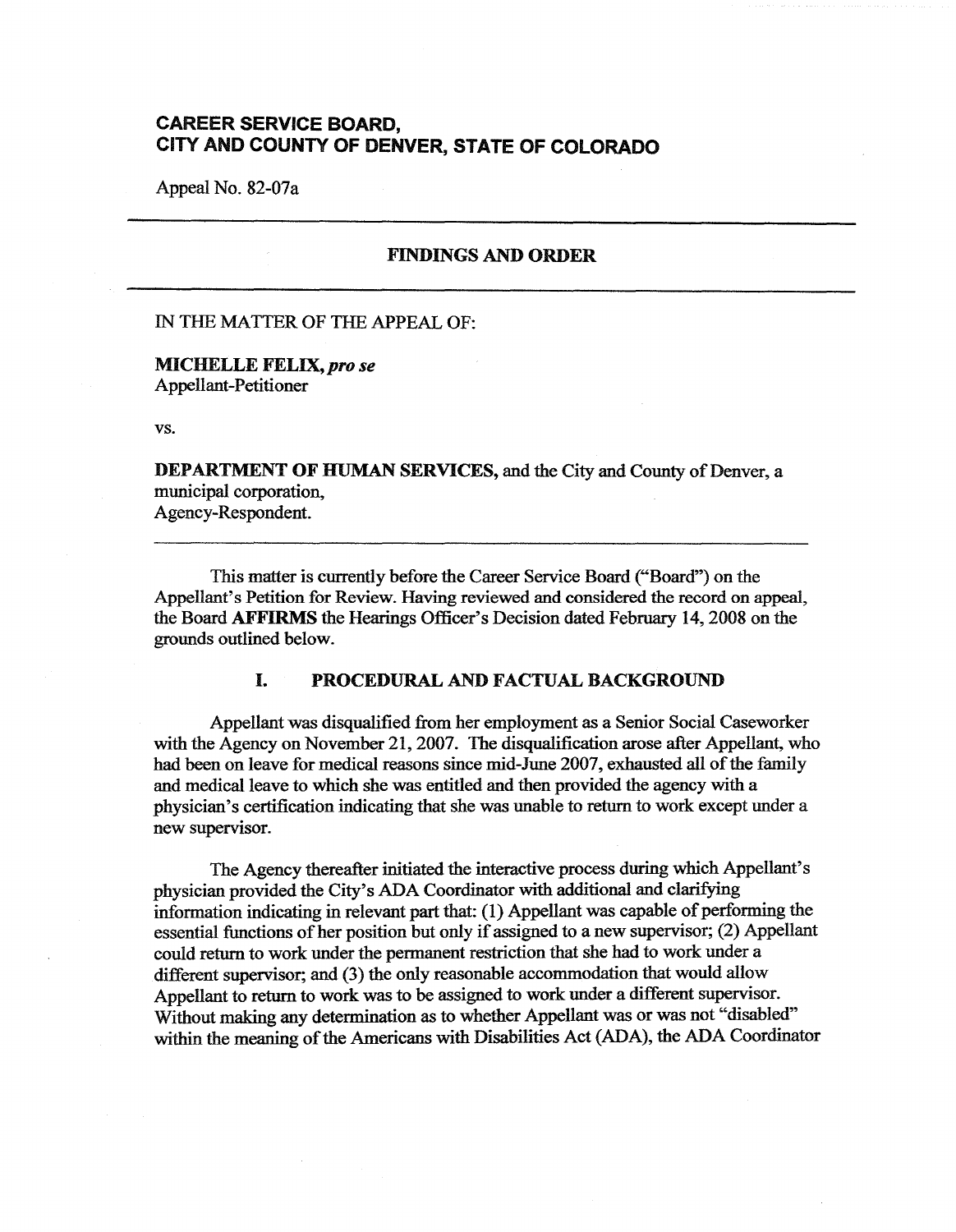concluded that assignment to a new supervisor was not a reasonable accommodation and referred the matter back to the Agency, at which time disqualification proceedings were initiated.

Appellant thereafter filed an appeal of her disqualification with the Career Service Hearings Office. Her appeal form indicated that she was filing a direct appeal of her disqualification and alleging that the disqualification was a result of race and/or disability discrimination, harassment based on race, and retaliation for her filing of a disability discrimination claim with the EEOC. The appeal form also purported to be an appeal the Agency's failure to respond to her grievance dated October 23, 2007. In a subsequently filed Amended Prehearing Statement, Appellant indicating that she was also asserting claims for retaliation based on whistleblowing activities, breach of an employment contract, infliction of emotional distress, and violations of constitutional rights to free speech and due process.

The Hearing Officer conducted a pre-hearing conference on January 30, 2008 to identify and narrow the issues to be presented at hearing. The primary issue addressed during the pre-hearing conference was whether the Hearing Officer had jurisdiction to grant the various remedies sought by Appellant. During her lengthy discourse with the Hearing Officer during the conference, Appellant admitted that at the time of her disqualification she had made it clear to the Agency that she would not return to work unless and until she was assigned a different supervisor, and further admitted that she was otherwise capable of performing the essential functions of her position. She also clearly stated that she would not accept reinstatement if ordered by the Hearing Officer unless conditioned on a permanent assignment to a different supervisor.

Based on Appellant's statements and the filings of record, the Hearing Officer found that the only remedy acceptable to Appellant for all of her claims was reinstatement under a different supervisor, which was a remedy he had no authority to grant. Citing to prior decisions holding that dismissal is appropriate where the hearing officer is without jurisdiction to grant the only relief acceptable to an appellant,  $\frac{1}{1}$  the Hearing Officer dismissed the appeal.

Appellant petitions for review of this order of dismissal under CSR 19-61 E, lack of jurisdiction.

### Il. **FINDINGS**

The Hearing Officer properly concluded that he does not have the authority to award Appellant the relief she requested. Under CSR 19-55, the Hearing Officer's authority is limited to issuing a decision affirming, modifying, or reversing the action which gave rise to the appeal. The action that gave rise to Appellant's appeal was her disqualification from employment. The Hearing Officer's authority was thus limited to affirming, reversing or modifying the Agency's disqualification. As such, if Appellant

<sup>1</sup> *In re Valdez,* CSA 96-06 (11/16/06); *In re Herzog,* CSA 23-05 (5/26/05).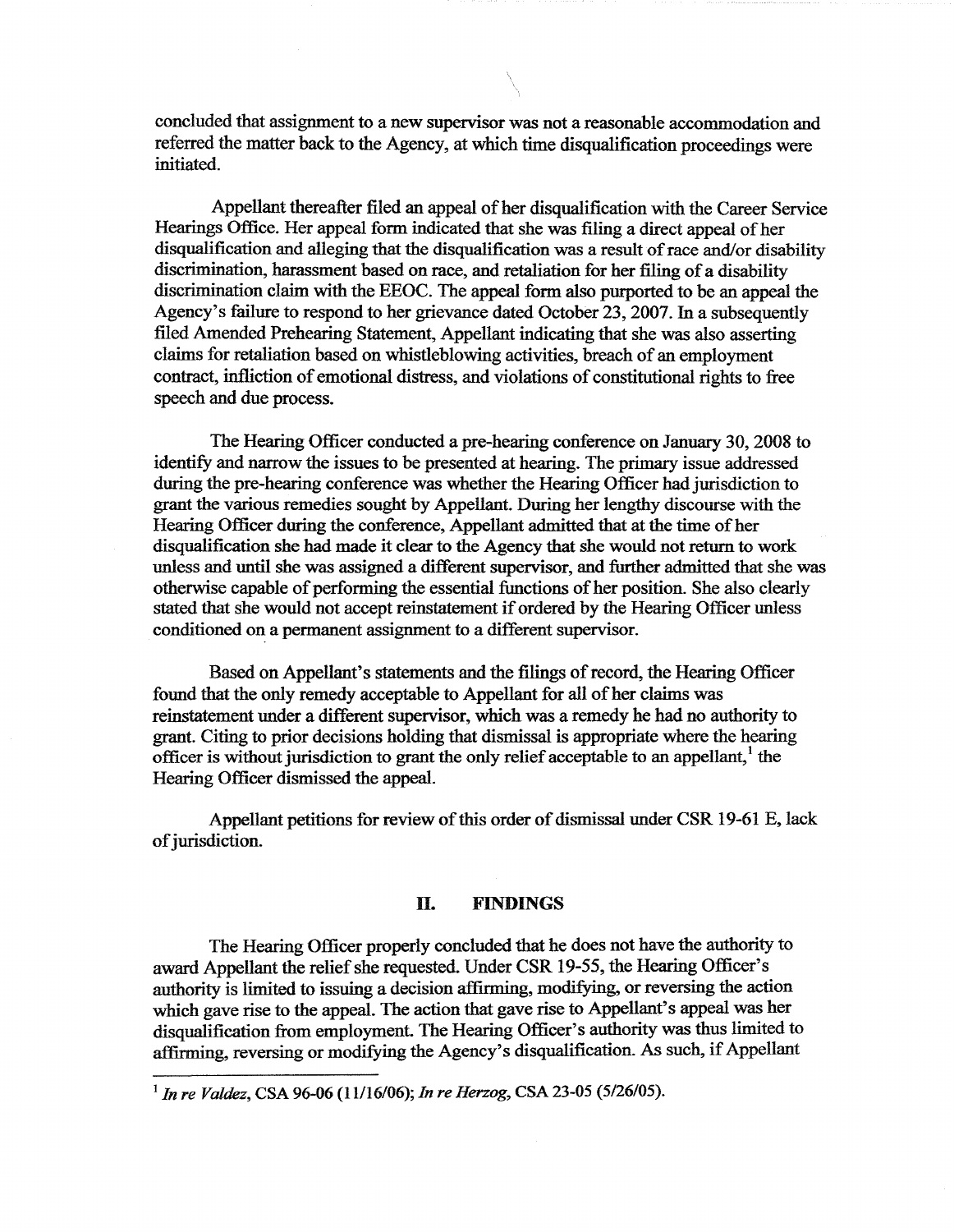were to succeed on the merits of her appeal, the Hearing Officer could require the Agency to reinstate Appellant to her former position and restore the status quo, but not to dictate that she be assigned to a different supervisor. That authority belongs solely to the Agency. Because Appellant has affirmatively stated that she is unwilling or unable to accept reinstatement as a remedy unless a change in supervision is also ordered, the Hearing Officer was correct in concluding that he lacked authority to grant the relief Appellant has requested.<sup>2</sup>

The Board recognizes that there might be circumstances under which a Hearing Officer, having concluded that cause did not exist for a disqualification, might find that reinstatement is not an appropriate remedy but order the agency to restore at least a portion of the appellant's pay and benefits. Such circumstances do not exist here. Appellant would not be entitled to restoration of pay and benefits in light of the established fact that she was unwilling or unable to return to work at the time of her disqualification without a change of supervisors, which was a condition that the Agency was not required to and did not agree to accept.

Finally, the Board points out that under these specific facts, even if the Hearing Officer could be said to have committed an error in dismissing this appeal on the jurisdictional grounds stated, dismissal would have nonetheless been appropriate given the undisputed facts already established at the time of the pre-hearing conference. The law in this jurisdiction is clear that assignment to a different supervisor is not a "reasonable accommodation" under the ADA. Therefore, even if Appellant could prove at a hearing that she was "disabled" within the meaning of the  $ADA$ , the Agency had no duty to accommodate her restriction of not working under her assigned supervisor. *MacKenzie v. City and County of Denver*, 414 F.3d 1266, 1276 (10<sup>th</sup> Cir. 2005); *Siemon v. AT&T Corp.*, 117 F.3d 1173, 1176 (10<sup>th</sup> Cir. 1997). *See also, EEOC Enforcement Guidance: Reasonable Accommodation and Undue Hardship Under the Americans with Disabilities Act,* Question 33 (EEOC Notice No. 915.002, Oct. 17, 2002).

*Geuss v. Pfizer, Inc., 971 F.Supp. 164 (E.D. Pa. 1996), the case to which* Appellant cites for the proposition that a change in supervisors may constitute a reasonable accommodation, is unavailing. The requested transfer that the court found would have been a reasonable accommodation in that case involved both a significant change in job duties and a change of supervisors. Here, it is clear from the record that Appellant sought to be transferred to a different supervisor without any change in her duties or the clients she would serve. Moreover, to the extent that *Geuss* could be construed to hold that reassignment to a different supervisor may constitute a reasonable

<sup>&</sup>lt;sup>2</sup> Because the Hearing Officer is limited to affirming, modifying or reversing the action giving rise to the appeal, he is also without authority to grant her other requested remedies, including awards for medical expenses, compensatory damages and punitive damages; ordering the removal of negative comments in her PEPR, and ordering the agency to issue a letter of apology.

<sup>&</sup>lt;sup>3</sup> As a matter of law, Appellant could not have proven that she was "disabled" under the ADA and CSR 14-20 given her restriction. Because the inability to work under one's assigned supervisor is not a "substantial limitation on a major life activity," Appellant could not have established that she was an "individual with a disability" under the ADA. *MacKenzie, id*